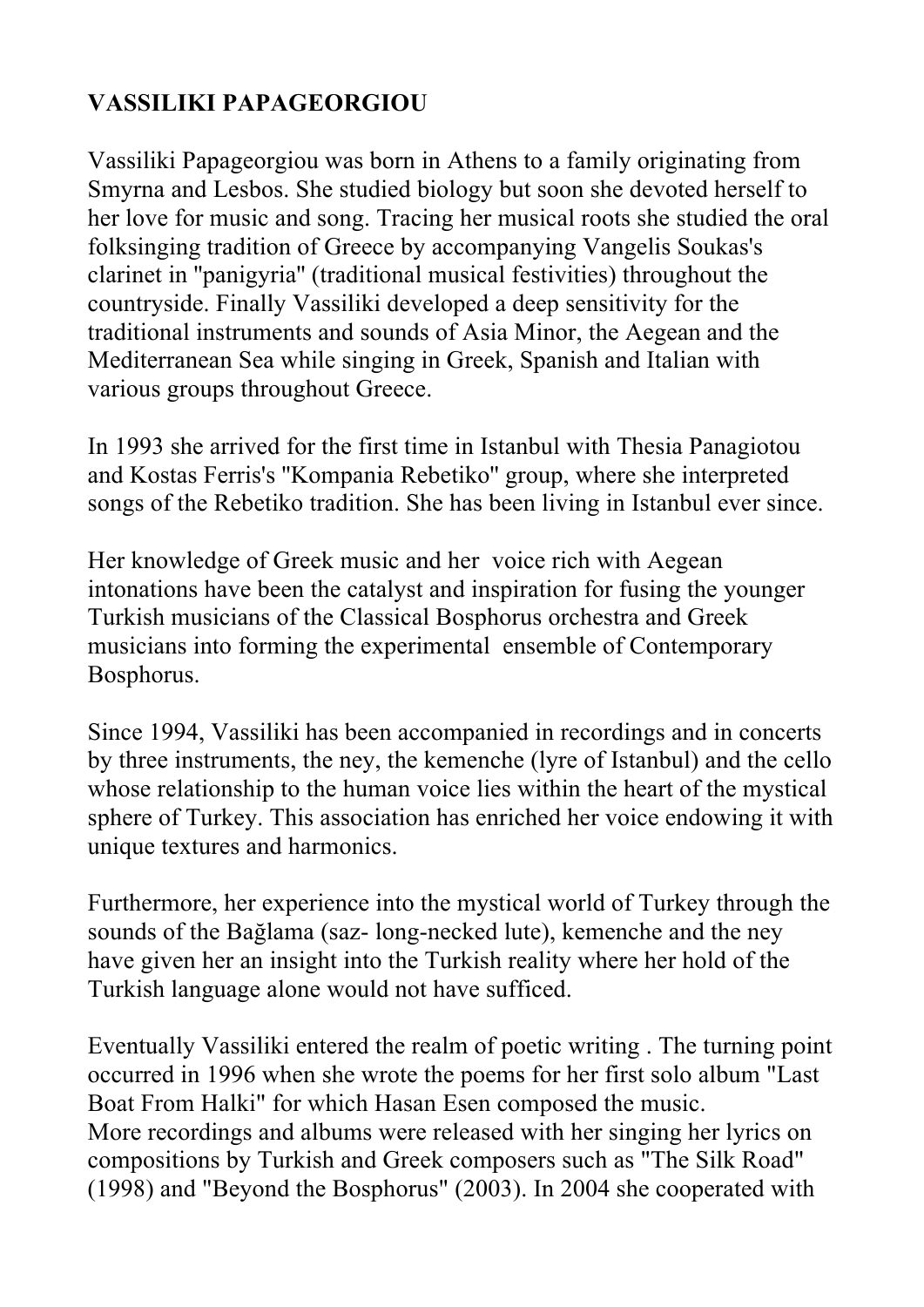the Turkish group "Gündoğarken" both interpreting and writing Greek lyrics for their songs to produce an album called "Evening Sky Over The City" which was released simultaneously in Greece and in Turkey. In 2010 Vassiliki recorded the album "Ellinotourkika" composed of a combination of beloved songs of both countries in which she lives and works. The album was released in Greece by LYRA Music and then in Turkey in 2013 by KALAN Music.

Furthermore, Vassiliki apart from writing she also translates poetry. The "Indictus" publishing house released in 2008 her translation into Greek from the French text of Rainer Maria Rilke's poem "The Book of Poverty and Death". The same year some of her poems were included in a literature anthology issued by the "Metaihmio" publishers under the title "Constantinople, A City in Literature".

In May 2010 she was invited to take part in the International Poetry Festival of Istanbul - within the events of "Istanbul 2010, European Capital of Culture" - with her poems about Istanbul.

Since 2008 amidst concerts and recordings, Vassiliki had been working with the founder of the group "Bosphorus" Nikiphoros Metaxas and their NGO "Bosphorus Cultural Alliance", for the restoration of the former Greek primary school building on the island of Heybeli in Istanbul. The restored building would house the "Heybeliada International Sound Centre", a centre for research, education and artistic production focusing on the musical traditions of Anatolia and the Mediterranean Region, with an emphasis on creativity and an approach open to contemporary genres of artistic expression. The project is still in progress.

In 2014 she created the group "Burgaz'dan sonra Heybeli" ("After Burgaz Heybeli") referring to the Princess Islands of Istanbul where she had lived for several years. The group consists of young talented Turkish musicians who also live on the islands and who eagerly learned the traditional Greek repertoire of Istanbul and Smyrna. They accompany Vassiliki with their shantour, tanbur, violin, oud and percussion in numerous stages reviving this old musical tradition of Turkey. She also performs with young Greek Istanbul-based musicians and together they pay tribute the multi-cultural songs of the renowned Istanbul-born singer Roza Eskenazy, singing them in Greek, Turkish and Armenian.